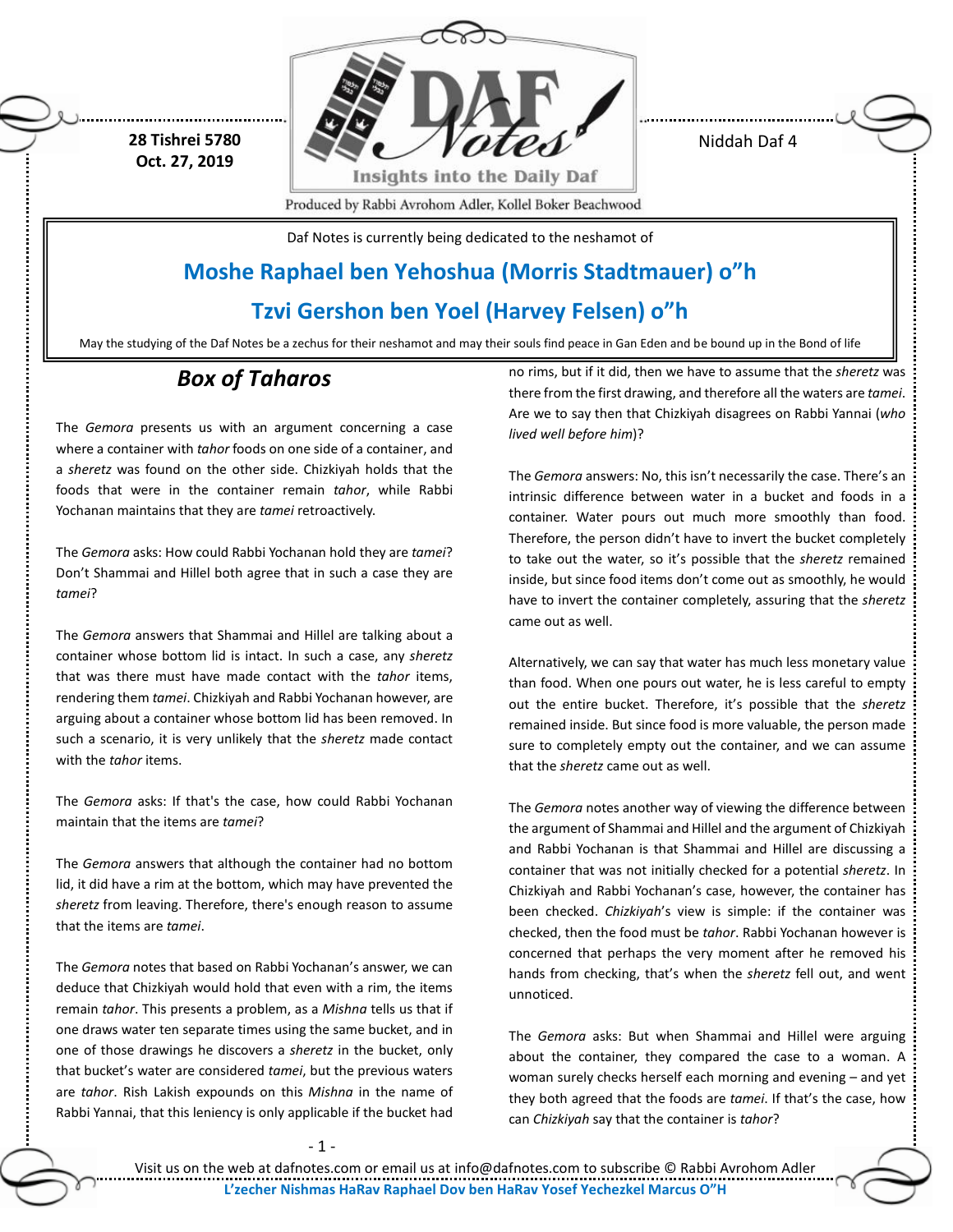

**Oct. 27, 2019** The *Gemora* answers that since it is normal for a woman to experience a  $charea of blood, it is considered as$ 

Insights into the Daily Daf

Produced by Rabbi Avrohom Adler, Kollel Boker Beachwood

Niddah Daf 4 person was found to be dead, Rabbi Meir holds that the person who touched him is *tahor* (*meaning, that at the time he touched*

s**li**e has not checked herself, as the blood **@aflෑcdisshsmandership**ybeing ded**ibat***eth***ro the sneshamovos**fstill *alive*), and the Sages render him **Moshe Raphael ben Yehoshua (MQSKE Stadtmanuer)** and says that *tumah* We can also say that Shammai and Hillel are in agreement (that the<br>foods are *tamei*) about a container that sufficiently are in **PCD, YOEI** (Harvey, Felsen) of assi e<mark>t</mark>sentiallyy allowünging opatentialwadereta ztendallori methaesnaklut and may mlarsdasanathesce an caneruenatra distiennto Bahkh29shananire given moment. foods are *tamei*) about a container that's uncovered at its top, *Chizkiyah* and Rabbi Yochanan are talking about a container that's *tamei*, since all cases of *tumah* are determined by the time they is also determined by the place it was discovered. We see therefore from the *braisa* that we don't assume that *tumah* travels from one

covered at the top.

The *Gemora* asks: If it is covered, how could the *sheretz* have fallen in there?

The *Gemora* answers: What they meant by "covered" is that we normally cover the container between usages, but there are times when it is uncovered.

The *Gemora* persists: The container was compared to a woman, who is considered to be covered, and no blood can enter her (*from external sources*), so how could *Chizkiyah* say that the foods are *tamei*?

The *Gemora* answers that since blood is common in a woman, she is considered not to be covered (*and therefore similar to an uncovered box*).

The *Gemora* notes another difference between the two sets of arguments, namely that Shammai and Hillel were talking about two different sides of the container itself – a much smaller area that surely could contain the *sheretz*. *Chizkiyah* and Rabbi Yochanan, however, were arguing in a case where the container was in one side of the house, and the *sheretz* was found in another side of the house – minimizing the chances that the *sheretz* came in contact with the foods.

The *Gemora* asks: But surely the word "container" was used, so how can we interpret that to mean "house"?

The *Gemora* answersthat we are talking about a container that was moved from one side of the house to another. *Chizkiyah* believes that *tumah* can only remain in one place, and cannot "travel" from one side of the house to another, while Rabbi Yochanan says that it can move around.

Rabbi Yochanan's opinion – that *tumah* can move from place to place – now comes under question. A *Mishna* tells us that if a person touched someone at night, and come morning time that The *Gemora* suggests an answer, but immediately rejects it: Perhaps we can say that we don't actually burn the *tahor* foods if the *tumah* was found in a different place, but we merely suspend judgment on it (*and he is possibly tamei*)? This is incorrect, as another *Mishna* tells us that if a needle became rusty or was broken (*and fell upon tahor foods*), it is considered to be *tahor*. [*The halachah is that any vessel – a kli – that becomes unusable, loses its ability to contract tumah, and is considered to be tahor.*] Why is this the case? Perhaps the needle fell on the *tahor* foods before it was broken or became rusty, and at the time was still *tamei* (*which would mean that tumah can travel from one place to another*)? [*This proves that the Rabbis did not suspend judgment in these types of cases.*]

Another *Mishna* relates the same idea: If one found a burned *sheretz* or a worn-out towel that belonged to a *zav* – a *tamei* person (b*oth are no longer tamei*) – on top of olives, the olives are considered *tahor*, since *tumah* is determined by the time it was discovered, and we may assume that the *sheretz* was already burned when it touched the olives, and the towel was already worn-out when it touched the olives.

The *Gemora* suggests a rejection of these proof, but immediately rebuffs it: But perhaps the state of *tumah* at the time of discovery (*whether to be lenient, as in the cases of the olives or the needle, or to be strict, as in the case of the dead person who was touched at night, according to the Sages*) is only true in the original place of the *tumah*, however, if the *tumah* had moved to a different location, maybe we would be lenient, by only suspecting the *tumah*, and not actually burning the *tahor* items.

The *Gemora* explains why this is not true, since a *braisa* tells us that if a loaf of bread was placed on a shelf, and on the ground directly beneath that shelf was a garment belonging to a person who was *tamei*, and later on we found that loaf of bread on the ground nearby the garment – we do not assume that the bread fell on the garment rendering it *tamei* – but rather we assume that someone moved the garment beforehand, and the bread never touched it. Only if we know for sure that nobody entered that room, then we

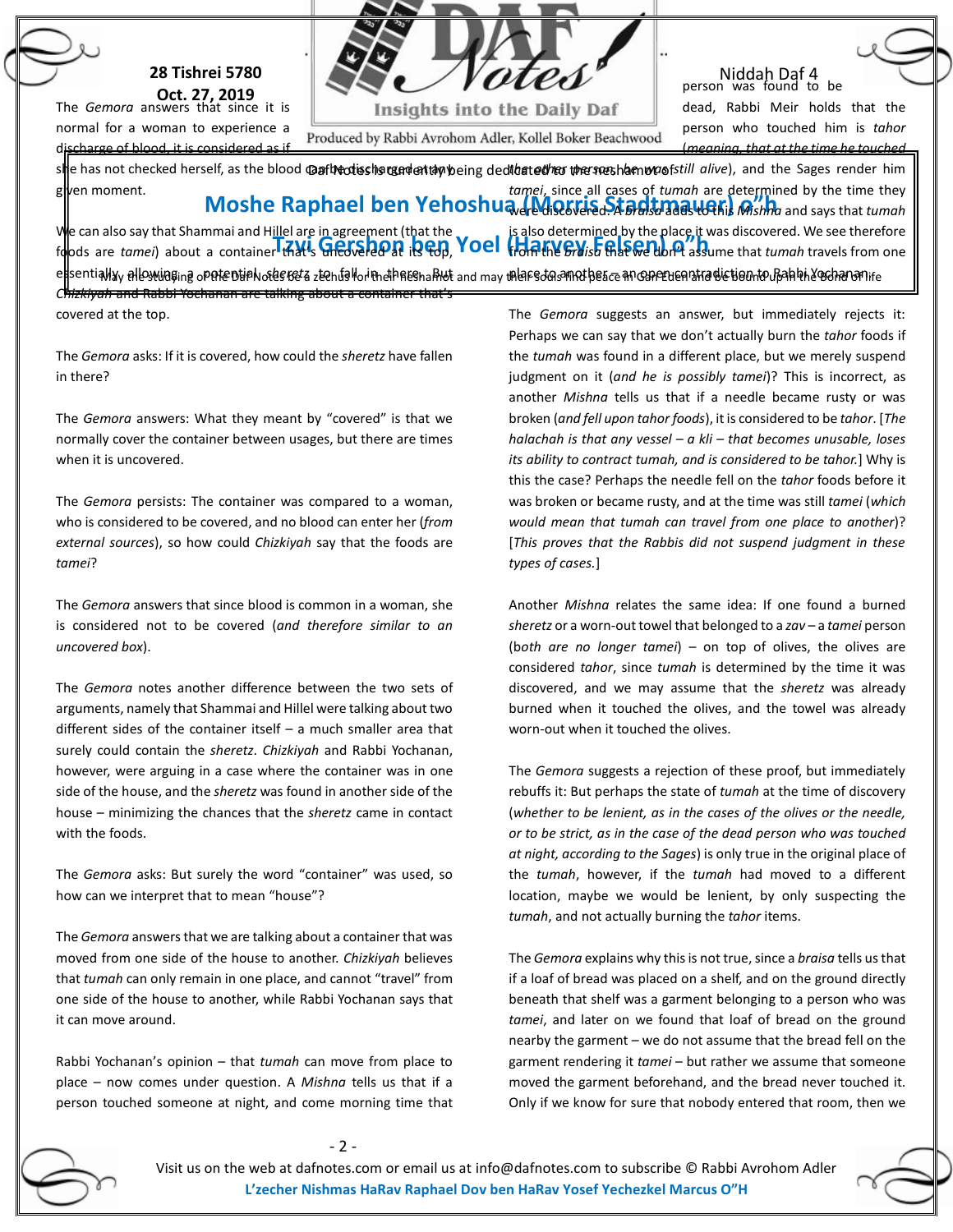|  | <b>28 Tishrei 5780</b>                                      |  |  |
|--|-------------------------------------------------------------|--|--|
|  | have to assume that the<br>ell on the garment. Rabbi Elozar |  |  |
|  |                                                             |  |  |

bread fe commented that this leniency (*of assuming that another person moved*

Insights into the Daily Daf

Produced by Rabbi Avrohom Adler, Kollel Boker Beachwood

Niddah Daf 4 The *Gemora* cites a *braisa*:

The Sages believe that Shammai was too lenient, for he didn't create a fence for his words (*and didn't allow* 

t**h**e garment beforehand) is when the she**lbafanotes islant, senthab**eing ded**icatedytøekeiheshamt**at **wh**ile Hillel was much too strict. Their **Moshed Most Rapid Concernsive Concernsive Concernsive Post and Tuesday and Tuesday and Tuesday without** The *Gemora* answers that the *braisa* supplied the reason: We can Yoel (Haarvey Versen 6010 *komei*) \ a<mark>t</mark>sumentagtiærettagrigersøra oxhnoresbæbecernorediter ærmandt and may thlapsburnmadjætelvintsar bærland væroninatignipmen Sundavfhæher, the bread must have fallen from it. We see from all of this that we beforehand." [*In general, however, R' Yochanan would hold that we do not assume the status of tumah from one place to another.*] opinion is that if a woman examined herself on a given Sunday and examining herself, and then on Wednesday she examined herself and found herself to be *tamei*, we do not assume that she saw we only assume that the blood came out on Tuesday, twenty-four hours since the last time she examined herself.

The *Gemora* asks: But why can't we say (*in R' Yochanan's case*) that a raven removed the container away from one side of the room, and dropped it off in another (*meaning, that the sheretz was never in the original location*)?

The *Gemora* differentiates between a human being – who thinks about his actions – and a raven that doesn't (*and we therefore do not assume that the raven threw the sheretz into the box after it had been moved*).

The *Gemora* asks on the *braisa*: But this is insufficient! The bread that fell from the shelf is located in a private domain, and the general rule is that any questionable *tumah* in a private domain is considered *tamei*!?

The answer is that this rule only applies to humans - that can be asked concerning their questionable *tumah*, but since we can't ask the bread this question, it is considered to be *tahor*.

Another explanation is that the potential *tumah* of the bread was only Rabbinic in nature, and therefore we can be more lenient. This is supported by the fact that the garment – known in Hebrew as a "*madaf*", is derived from the word in the verse "*nidaf*", which means "rustling leaf." [*A tumah d'rabonon is considered to be lightweight.*] (3b – 4b)

## *The View of the Sages*

We now return to the first *Mishna* in the Tractate, and analyze the Sages' middle-ground opinion. [*Shammai said that a woman who sees blood now is not tamei retroactively, and Hillel says she is tamei retroactively, all the way back to the last time she saw. The Sages hold of the middle-ground, and say that she's only tamei retroactively twenty-four hours, or from the last time she checked herself, whichever came last.*]

- 3 -

Similarly, if the woman examined herself at 9:00 in the morning and was *tahor*, and at 10:00 and at 11:00 she didn't examine herself, but she examined herself at 12:00 noon and then found herself to be *tamei*, we do not assume that she saw blood twenty-four hours ago, but only from the last time she examined herself, which was at 9:00.

The *Gemora* asks: This is obvious! Why should we suspect the past twenty-four hours – after all, she examinedd herself this very morning, and found herself to be *tahor*?

The *Gemora* answers that the *Tanna* (*author of the Mishna*) was using parallel statements. Since it was necessary to say the case of twenty-four hours concerning the three day interval of not examining, he wrote it concerning the three hour interval too.

The *Gemora* asks: What is the reason behind the Sages' opinion of twenty-four hours? We understand that Hillel suspects that the woman discharged blood immediately after her last examination, even though it was a few days ago. But where does the time period of twenty-four hours come from?

Rabbah said the reason is that since a woman senses if blood is discharged.

Abaye objected: If that's the case, she should be only *tamei* from now on like Shammai, and certainly not twenty-four hours?

The *Gemora* notes that Rabbah, of course, knew this as well; he was just testing Abaye's sharpness in Torah study.

The real reason is like Rav Yehudah said in the name of Shmuel, which is based on a *takanah d'rabonon* (*a rabbinical enactment*), requiring Jewish women to examine themselves each morning and night. If she found herself *tahor* in the morning, she knows that any items she touched at night are *tahor*. And if she found herself *tamei* at night, only the items from the time of the morning's examination